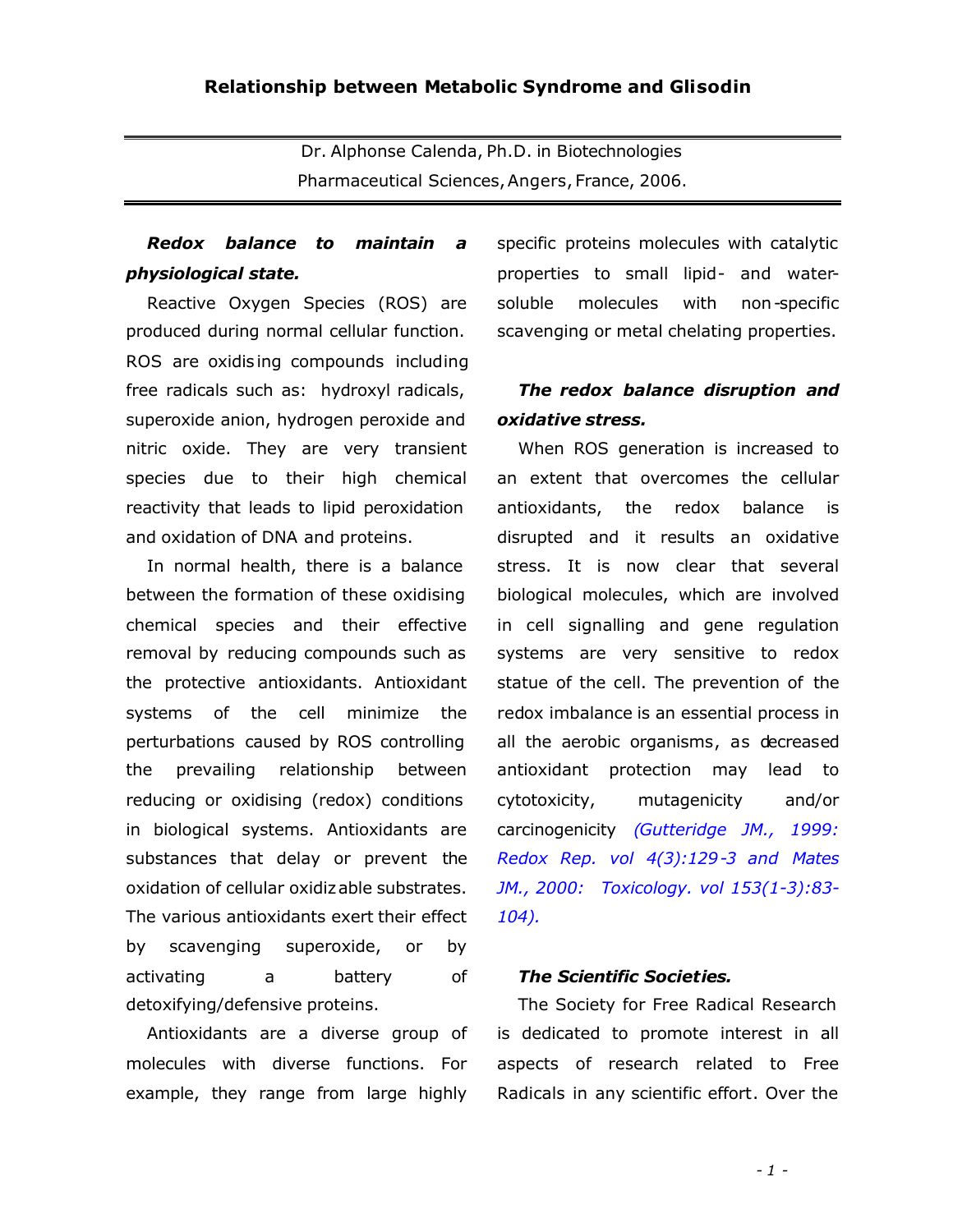#### **Relationship between Metabolic Syndrome and Glisodin**

last few years the society has been fortunate to witness a widespread recognition of the important role free radicals play in many processes including diseases such as atherosclerosis and the inexorable process of ageing. The Society plays a central role in maintaining this pioneering spirit by providing a forum through its web site and regular conferences for scientists to meet with and share the latest ideas and, hopefully, shape the future.

The Society consists of six regional groups to which any individual can belong: The European Region, the Americas region or "Society for Free Radical Biology and Medicine ", The Australasian Region, the Asian region, the Asean region and the African region.

Established in 1987, the Society for Free Radical Biology and Medicine (formerly The Oxygen Society) is a professional organization comprising over 1,350 scientists, researchers and clinicians with an interest in the field of free radical chemistry, biology and medicine.

Overseeing the activities of all the regions is " The Society for Free Radical Research International " to which all members automatically belong when they join a region and is run by a committee comprised of four officers, elected by the World -wide membership, plus two representatives from each regional group.

### *The metabolic syndrome*

The prevalence of the metabolic syndrome vary from 25% to 45% in human older than 40 (OMS Source) and present a strong incidence for type II diabetes and cardiovascular diseases.

Many predictive biological markers allowed scientists to confirm that oxidative stress and inflammation are involved in the pathogenesis of cardiovascular diseases, they now also clearly attest the relationship between metabolic syndrome (MetS), inflammation, and oxidative stress *(Guerrero-Romero F., 2006: Diabetes Metab Res Rev. Apr 5).*

In an attempt to be fully effective a therapeutic treatment against MetS may target the modulation of biological markers predict ive to risk factors for cardiovascular diseases or diabetes and so prevent their future occurrence.

Diabetes-associated oxidative stress is a consequence of both increased production of free radicals and reduced capacity of antioxidant defences.

Prolonged hyperglycemia is the major factor in the pathogenesis of atherosclerosis in diabetes which can lead to cardiovascular complications.